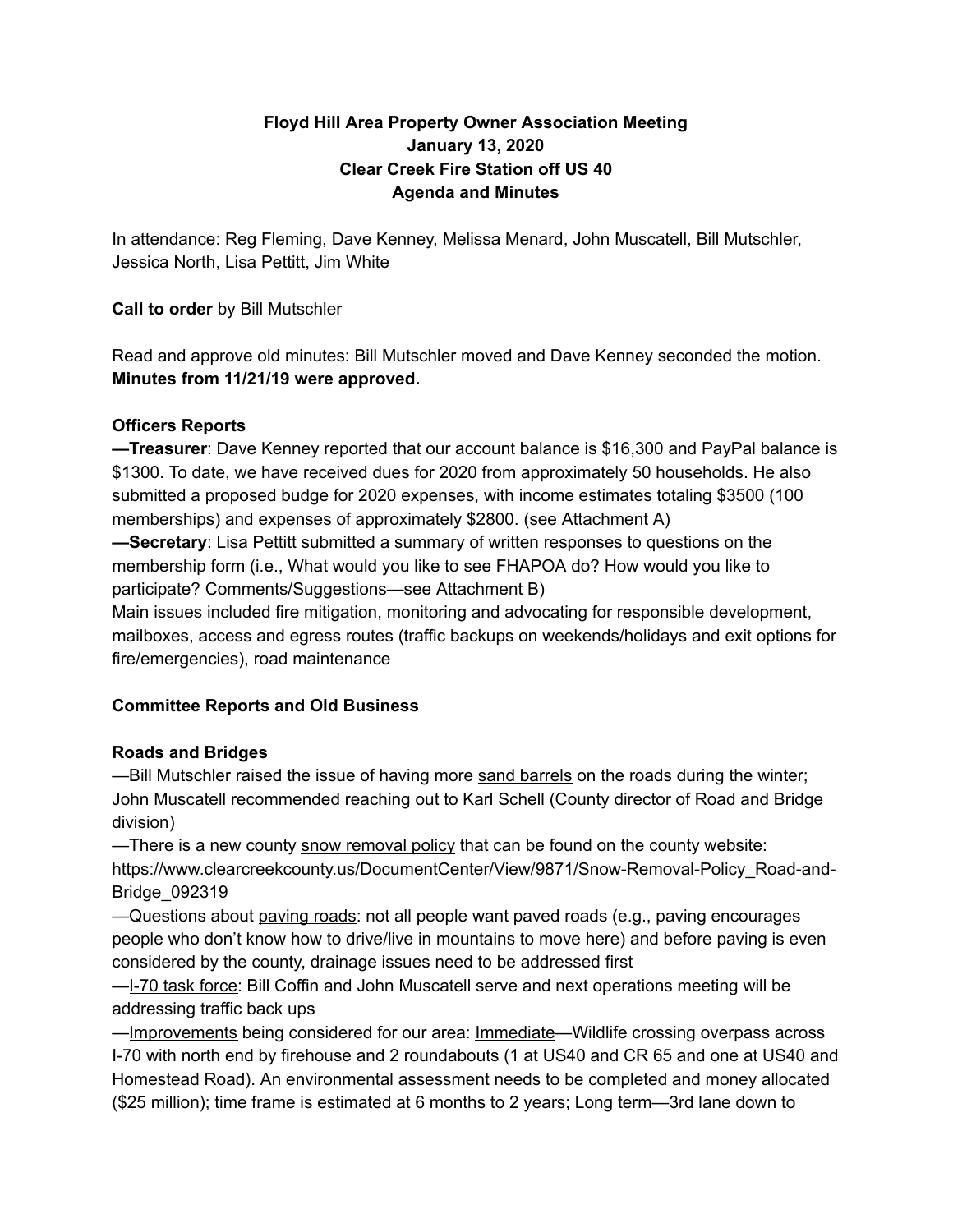tunnels and bridge or tunnel near Two Bears to reduce the curve and allow for 55mph speeds; cost is \$600-700 million

—Emergency Access/Egress: there is an emergency egress via Saddleback on Sawdust Court. Difficulty with Pat Creek off Beaver Brook is the swampy area at the beginning. Another possibility would be to look at a drivable trail from Clear Creek High School to County Road 65. John M. recommended reaching out to Karl Schell and CDOT to ask for estimates (although CDOT won't fund); coordinating such a project with the roundabouts construction would be economical because of the equipment already being there.

# **—CDOT public meeting: Thursday, February 27th, Clear Creek High School. It can be very informative and good to offer input here.**

—**CWPIP**: consider offering incentives for wildfire mitigation, including Colorado tax incentives of 50% for fire mitigation up to \$2500:

https://www.colorado.gov/pacific/sites/default/files/Income65.pdf. Also, there will be a meeting on February 13th at the Fire Station with Jamie Bradley to discuss plans for 2020, including bringing in a chipper again.

—**Meadow development**: The properties have been sold. It is not clear what use new owners intend. Jim White encouraged people to become aware of how developers are using special districts. A series of articles on the topic was in the Denver Post at the end of 2019: https://www.denverpost.com/tag/debt-and-democracy/

—**Membership**: Ideas were raised for how to increase membership, including ways to reach out to new residents, holding a 2nd membership drive in June, and sharing accomplishments and plans for coming year. Also, would be good to remind people that our HOA is not a typical one with lots of rules but more of a community support effort.

—**Nominations for officers**: Final nominations were taken for 2020 officers. Those running are Jim Cotsworth, President, Bill Mutschler, Vice President, Lisa Pettitt, Secretary, and Dave Kenney, Treasurer. It is worthy of note that none of these people will be eligible to serve in the same offices during 2021 as they will all have reached their 2 year term limit. A link to a virtual ballot will be emailed to current members later this month.

—**Newsletter**: We have received some positive feedback on the newsletter. It was recommended that we consider adding reports on roads and development in future editions. Note that future editions will be sent via email to reduce paper use and mailing costs.

#### **New Business**

—**Internet**: County Commissioner Sean Wood is working on better access to internet: options include Hughes.net (satellite), Century Link (DSL); there was some discussion about 5G via TMoblie and Verizon. What works can vary widely by location on the Hill. Local Improvement Districts, which are controlled by the county commissioners, might be a consideration for